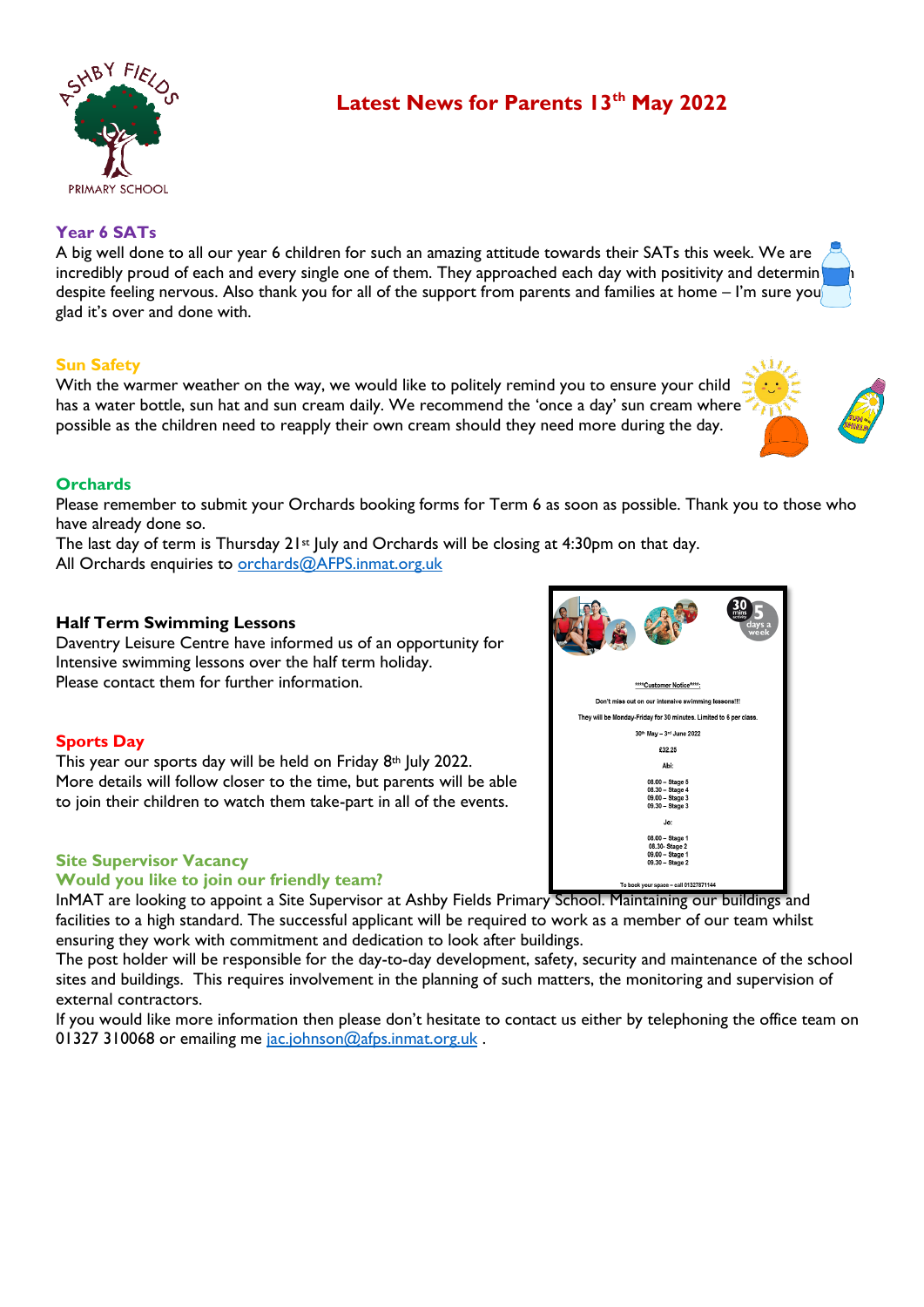# **Daventry Platinum Photography Competition**



#### **Book Swap Boxes**

Please remember we have book swap boxes in every classroom. Children are invited to bring in any books they have read and no longer want to swap via their swap box.

#### **Awards**

Congratulations to our amazing children who have received an award this week. I am very proud of you.

| <b>Maths Award</b>       |              |                                                                                                                                             |  |
|--------------------------|--------------|---------------------------------------------------------------------------------------------------------------------------------------------|--|
| 9 <sup>th</sup> May 2022 |              |                                                                                                                                             |  |
| <b>Name of Child</b>     | <b>Class</b> | Reason                                                                                                                                      |  |
| Rihana Fellah            | Riley        | For her persistence and working<br>hard with her maths.                                                                                     |  |
| Liviu T                  | Kandinsky    | For trying really hard with his<br>doubling maths job and then<br>helping others.                                                           |  |
| Maya Rus                 | Klimt        | For being persistent this week<br>and trying her best.                                                                                      |  |
| Oliver Walesa            | Kahlo        | For demonstrating a persevering<br>attitude and not always having a<br>positive attitude towards<br>learning from his<br>misunderstandings. |  |
| Melody-May Swain         | Van Gogh     | For showing a fantastic<br>understanding of grams in<br>Maths this week.                                                                    |  |
| Sofia Owen               | Monet        | For answering questions<br>confidently based on mass and<br>measurement this week.                                                          |  |
| <b>Lily Sands</b>        | Moore        | Despite finding them<br>challenging at first, Lily has<br>persevered with fractions this                                                    |  |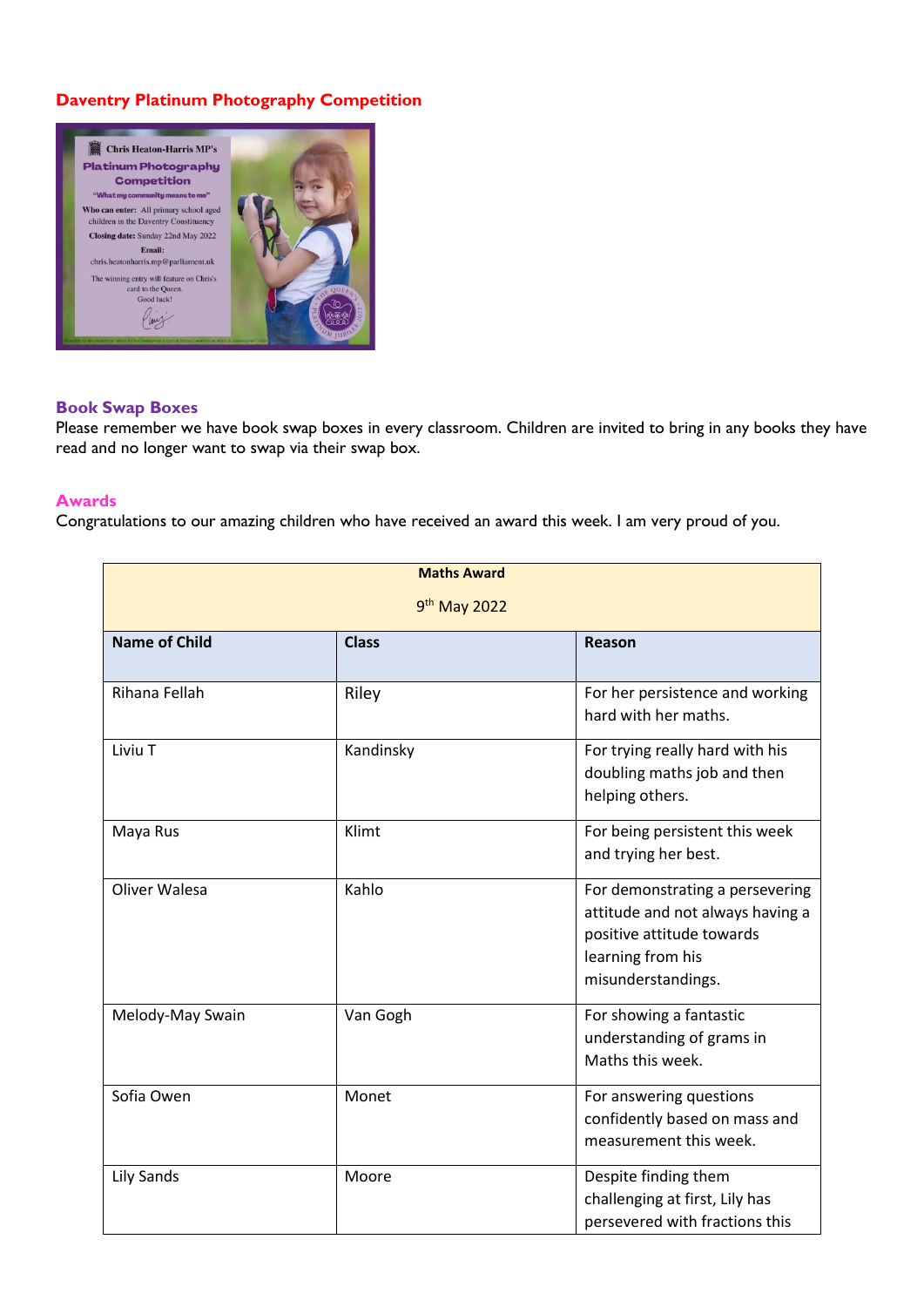|                                          |              | week and has become much<br>more confident! Well done Lily!                                                                                                                                              |  |  |
|------------------------------------------|--------------|----------------------------------------------------------------------------------------------------------------------------------------------------------------------------------------------------------|--|--|
| <b>Elliott White</b>                     | Michelangelo | For trying to answer his ERIC<br>questions independently.                                                                                                                                                |  |  |
| <b>Riley Nixon</b>                       | Dali         | really impressed me on<br>Wednesday with his maths, he<br>was multiplying and dividing<br>money remembering to use the<br>correct method and was getting<br>the answers correct with<br>minimal support. |  |  |
| Lilly-Mae Miller                         | Miro         | For showing determination and<br>perseverance to improve her<br>understanding of times table<br>facts.                                                                                                   |  |  |
| Lewis Kent                               | Wisdom       | You have been a whizz in maths<br>this week, applying what you<br>have learnt to word problems.                                                                                                          |  |  |
| <b>Best Effort Award</b><br>9th May 2022 |              |                                                                                                                                                                                                          |  |  |
| <b>Name of Child</b>                     | <b>Class</b> | <b>Reason</b>                                                                                                                                                                                            |  |  |
| Lyla-Rose Creighton                      | Riley        | For working really hard this<br>week.                                                                                                                                                                    |  |  |
| Theo Rutt                                | Kandinsky    | For completing all of his rainbow<br>jobs.                                                                                                                                                               |  |  |
| Chelsea Poole                            | Klimt        | For having a positive attitude<br>towards her learning all week.                                                                                                                                         |  |  |
| Olaf Przebieda                           | Kahlo        | For sharing fantastic ideas and<br>showing enthusiasm for all<br>subjects across the curriculum.                                                                                                         |  |  |
| Lyla Rawlings                            | Van Gogh     | For being amazing all week. You<br>have put 100% into everything<br>that you do. Well done!                                                                                                              |  |  |
| Isabelle W                               | Monet        | Isabelle is new to our school and<br>has been amazing at following<br>our school rules and routines at<br>AFPS!                                                                                          |  |  |
| Matei Popa                               | Moore        | Matei always takes great care to<br>form his kinetic letters<br>beautifully, therefore his<br>presentation in all subjects is<br>immaculate.                                                             |  |  |
| Tommy Jordan                             | Michelangelo | For trying to answer his ERIC<br>questions independently.                                                                                                                                                |  |  |
| Corey Spike                              | Dali         | Corey has been working so hard<br>this week, he did really well at<br>swimming and is becoming<br>more confident in sharing his<br>answers.                                                              |  |  |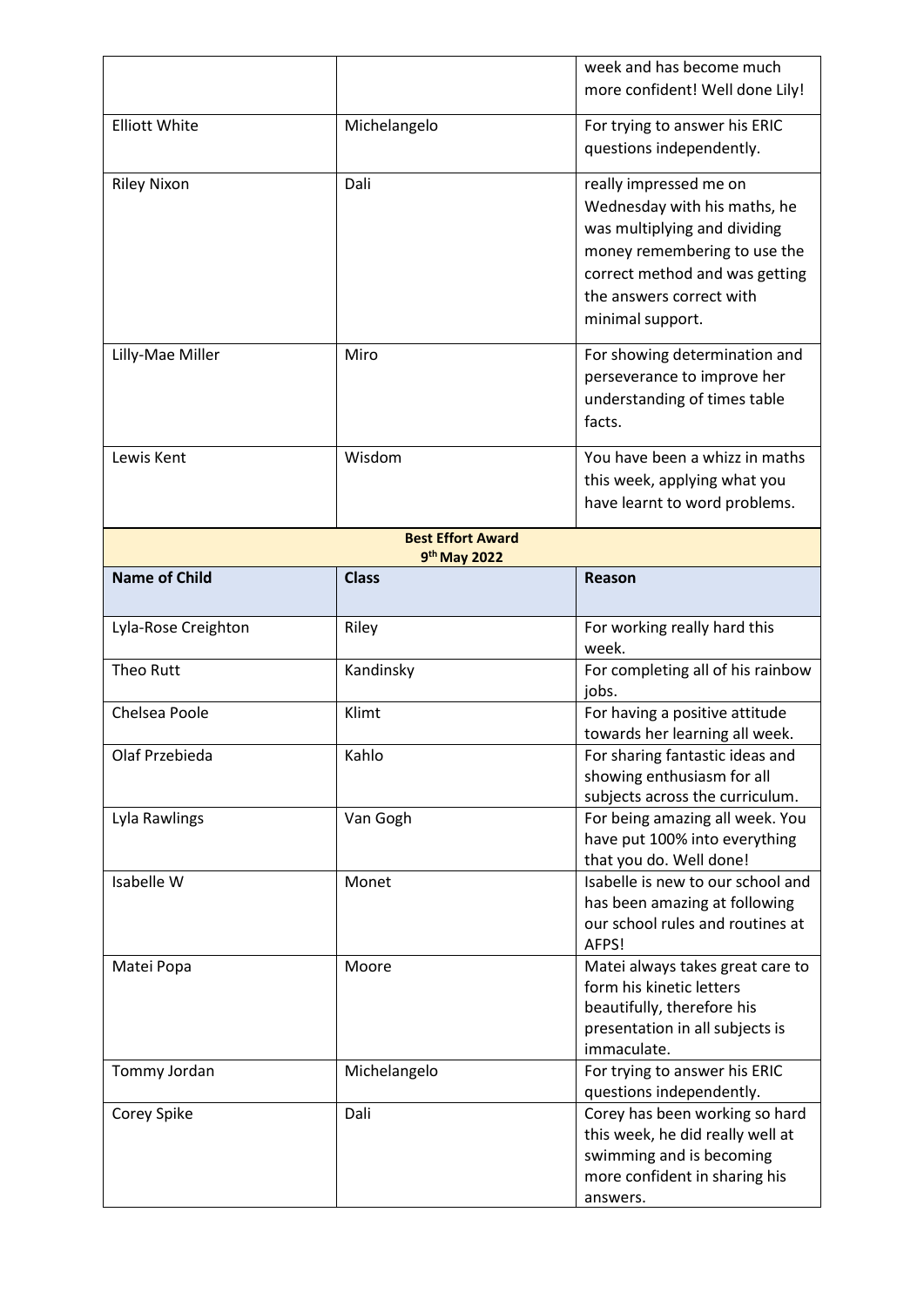| James Laidlaw              | Miro         | For always being so kind and        |  |  |
|----------------------------|--------------|-------------------------------------|--|--|
|                            |              | helpful. He is always the first to  |  |  |
|                            |              | offer to help.                      |  |  |
| Evie Bull                  | Wisdom       | For super work in georgraphy        |  |  |
|                            |              | when researching human              |  |  |
|                            |              | features of Ukraine.                |  |  |
|                            | Hockney      |                                     |  |  |
| All of Banksy Class!       | Banksy       | For being absolute heroes           |  |  |
|                            |              | during SATS!                        |  |  |
| All of Swoon Class!        | Swoon        | For their amazing effort in SATs    |  |  |
|                            |              | this week.                          |  |  |
| <b>Writing of the Week</b> |              |                                     |  |  |
|                            |              |                                     |  |  |
| <b>Name of Child</b>       | <b>Class</b> | Reason                              |  |  |
| Evie Warne                 | Riley        | For some brilliant writing through  |  |  |
|                            |              | the week.                           |  |  |
| <b>Evie-Grace Mourton</b>  | Kandinsky    | For super writing about plants.     |  |  |
| Isabelle Johnson           | Klimt        | For using some amazing              |  |  |
|                            |              | adjectives in her independent       |  |  |
|                            |              | writing.                            |  |  |
| <b>Beatrice Cunningham</b> | Kahlo        | For creating a fantastic piece of   |  |  |
|                            |              | writing that used adjectives,       |  |  |
|                            |              | conjunctions, and imagination.      |  |  |
| Parker Stewart             | Van Gogh     | For writing brilliant responses in  |  |  |
|                            |              | this week's reading                 |  |  |
|                            |              | comprehension.                      |  |  |
| Eden W                     | Monet        | For writing a superb story that     |  |  |
|                            |              | included fantastic vocabulary!      |  |  |
| Matilda Brain              | Moore        | Matilda has demonstrated her        |  |  |
|                            |              | thorough understanding of           |  |  |
|                            |              | fronted adverbials, inverted        |  |  |
|                            |              | commas and simile (to name but      |  |  |
|                            |              | a few!) in her independent write -  |  |  |
|                            |              | an alternative version of a fairy   |  |  |
|                            |              | tale.                               |  |  |
| Jamie Collins              | Michelangelo | For writing an excellent            |  |  |
|                            |              | alternative Fairy Tale (Red Riding  |  |  |
|                            |              | Hood).                              |  |  |
| Meredith Gray              | Dali         | For writing a great introduction    |  |  |
|                            |              | for a balanced argument, she has    |  |  |
|                            |              | really improved with her            |  |  |
|                            |              | handwriting and spellings as well.  |  |  |
| Isabella Taylor            | Miro         | For consistently using the          |  |  |
|                            |              | lesson's success criteria to create |  |  |
|                            |              | original and mature pieces of       |  |  |
|                            |              | writing.                            |  |  |
| Jacob Jackson              | Wisdom       | Fantastic independent writing       |  |  |
|                            |              | this week, using clear paragraphs,  |  |  |
|                            |              | similes and direct speech!          |  |  |
|                            |              |                                     |  |  |